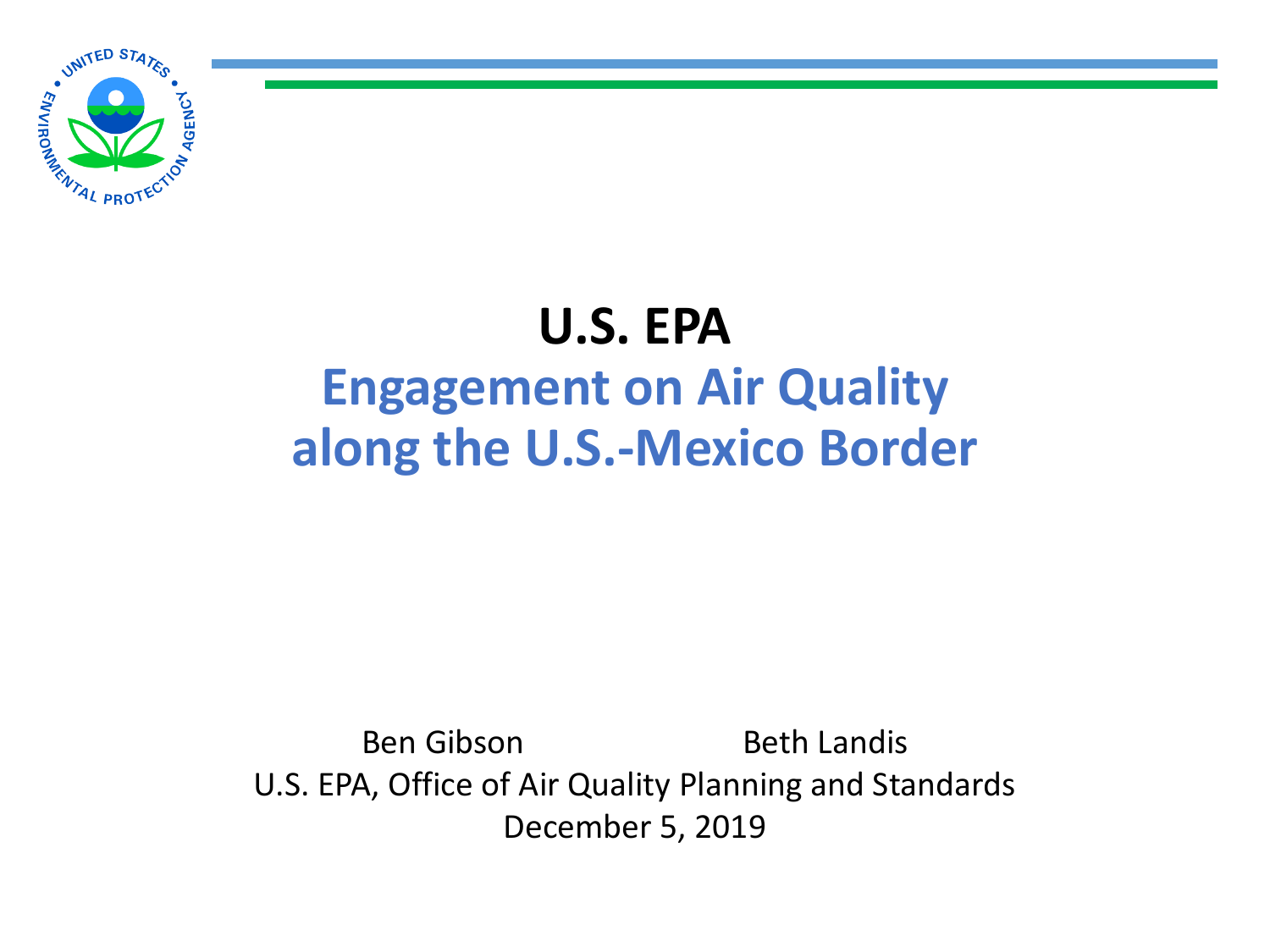

# **Overview**

- U.S.-Mexico border strategy for EPA's Office of Air and Radiation
	- Foundation
	- Key goals
	- Potential activities
	- Next steps
- Multi-pollutant air quality management
	- Background
	- Case studies
	- Pilot program concept
	- Next steps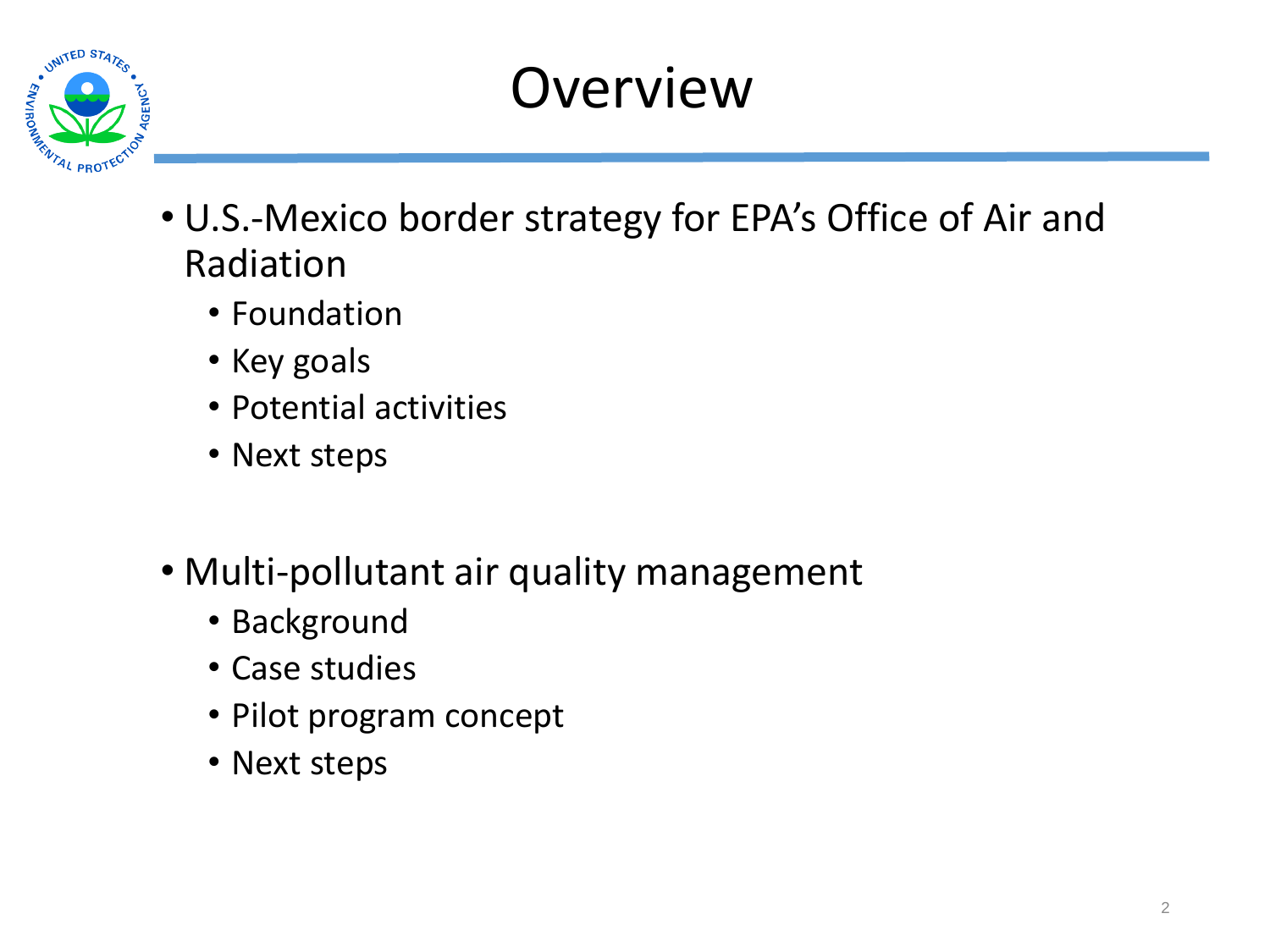

- EPA and SEMARNAT, in consultation with local and regional stakeholders, have a history of cross-border collaboration to help improve air quality and public health outcomes along the Mexico-U.S. border
- EPA Regions 6 and 9 have been leading this work on behalf of EPA to build a foundation of productive partnerships and shared progress
- EPA's Office of Air and Radiation ("OAR" HQ for air) is working to play a more active role in supporting crossborder collaboration on air quality management by building on the existing foundation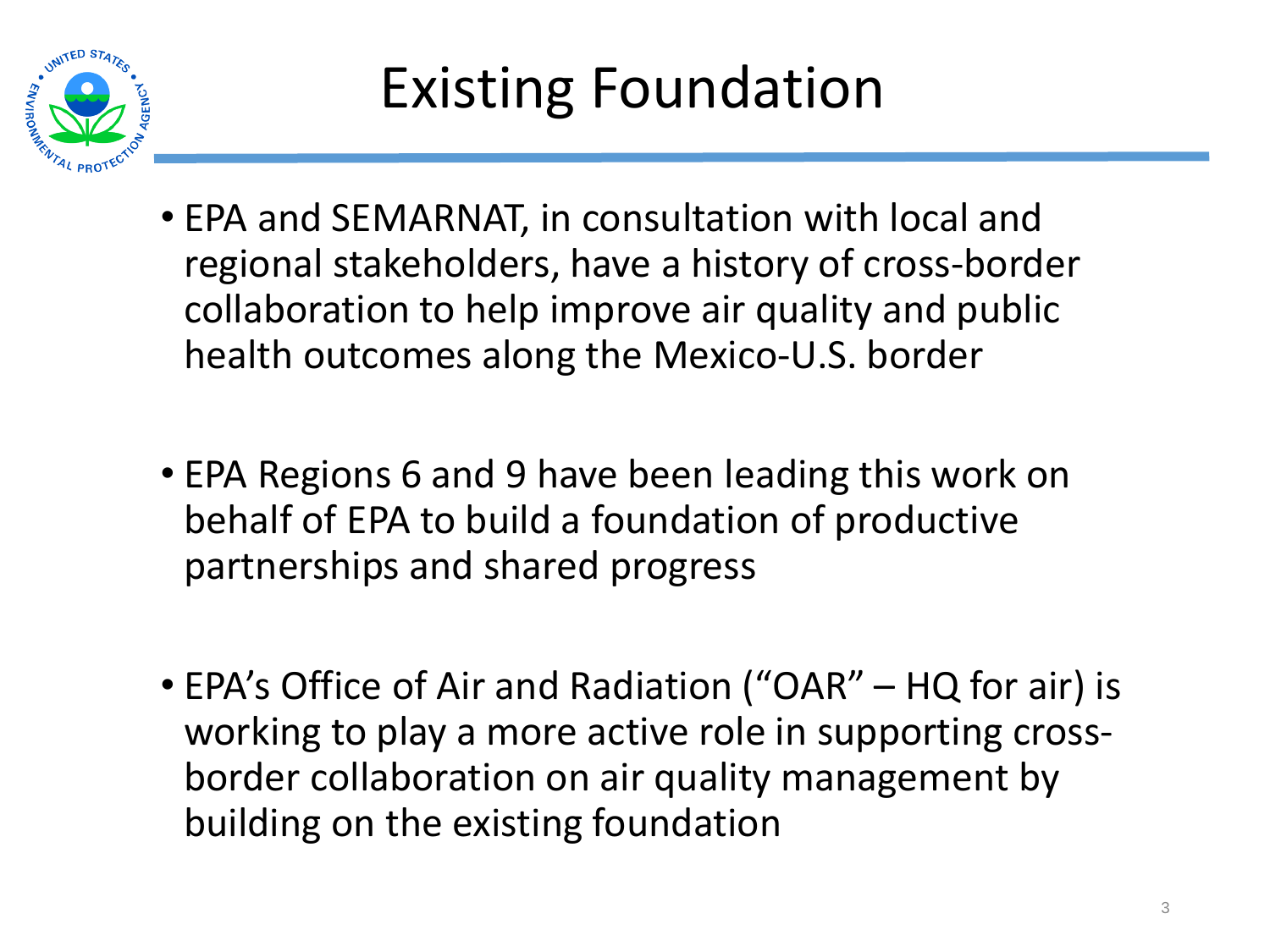

- 1. Strengthen partnerships and improve informationsharing and information quality
	- Expand and adapt cross-border partnerships and programs
	- Exchange data more efficiently
- 2. Improve air quality monitoring
	- Provide technical assistance and capacity-building
- 3. Achieve emission reductions and improve air quality on both sides of the border
	- Develop new programs and/or refine existing programs to accelerate emission reductions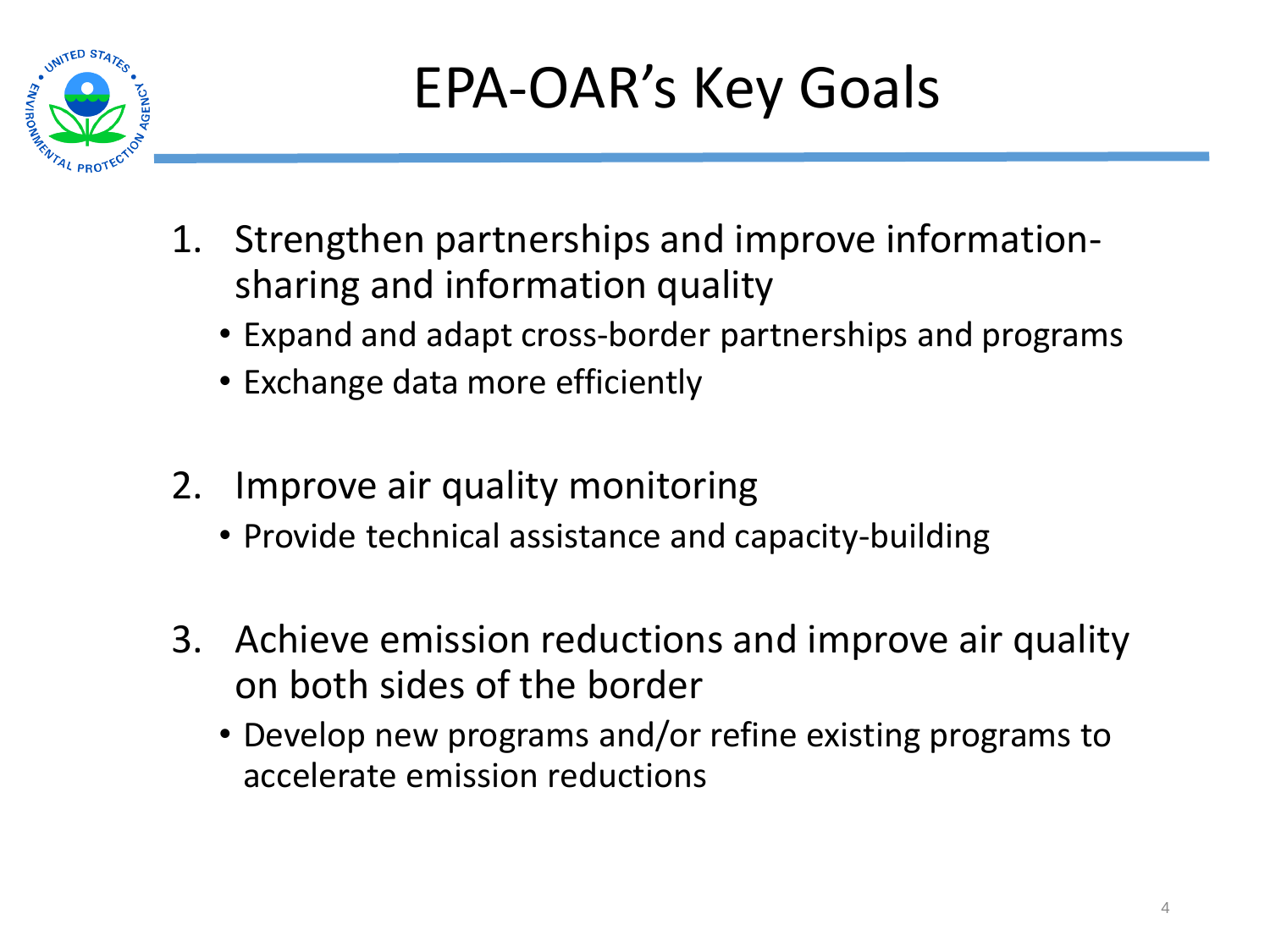

- Engage existing contacts and establish new relationships to improve understanding of issues and capacities
	- Across EPA, SEMARNAT counterparts
	- State, regional, local, tribal governments
	- NGOs and academia
- Participation in development of Border 2020 successor program
	- November 5-6 federal meeting in Mexico City
	- Preliminary shared bilateral priorities
		- Vehicles inspections, emissions
		- Air quality monitoring
		- Programs and technologies that improve air quality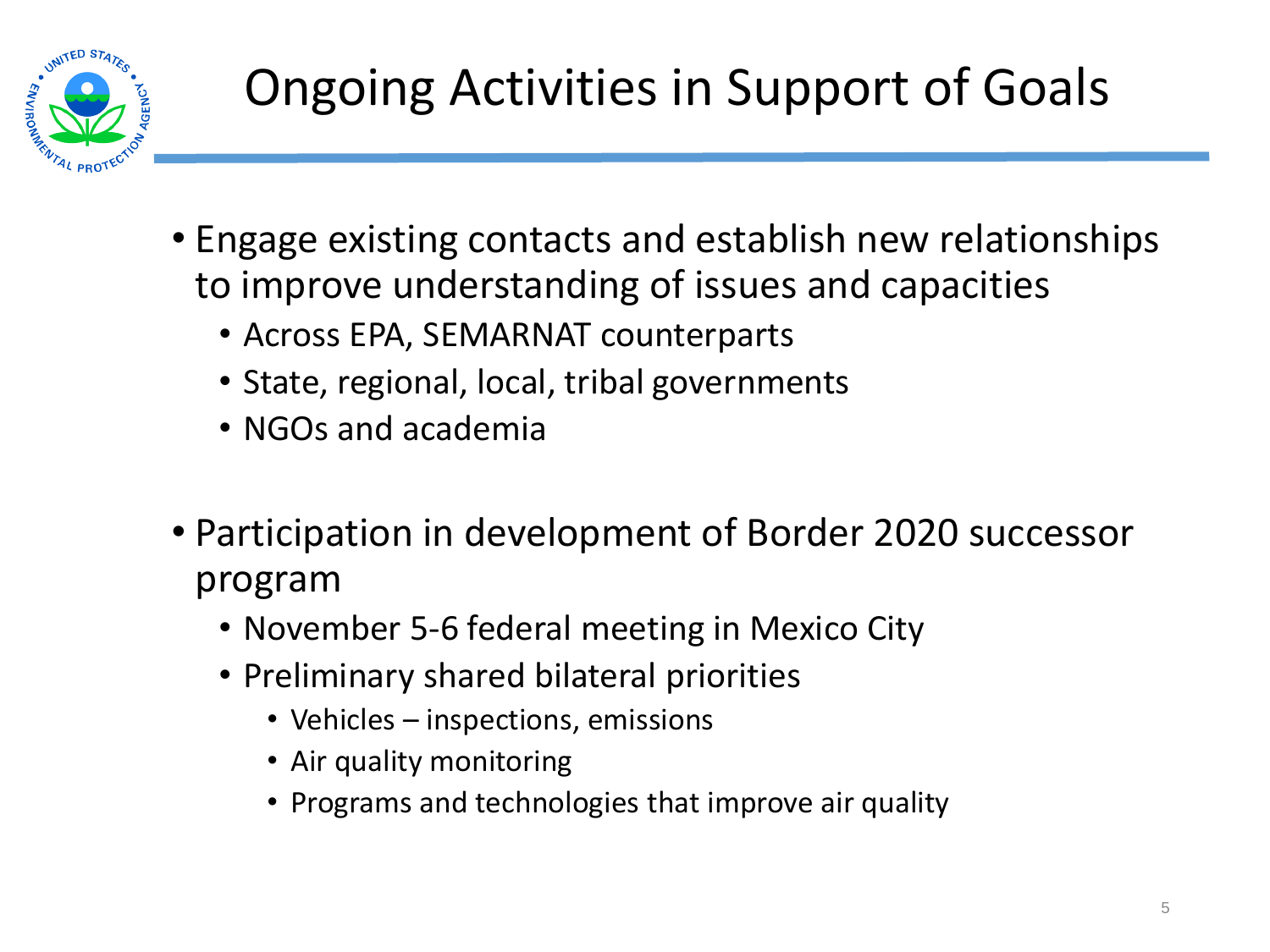

- Expand EPA's 'SmartWay' pilot program on truck freight efficiency across the border
- Improve and sustain air quality monitoring
	- Support installation of monitors at U.S. consulates
	- Identify Mexican partner(s) to collaborate with to install and help support sustained operation of monitors
	- Expand use of compact, low-cost sensors to fill data gaps
- Develop and implement a multi-pollutant pilot program in partnership with a border city pair in a shared urban airshed (for example, Calexico/Mexicali)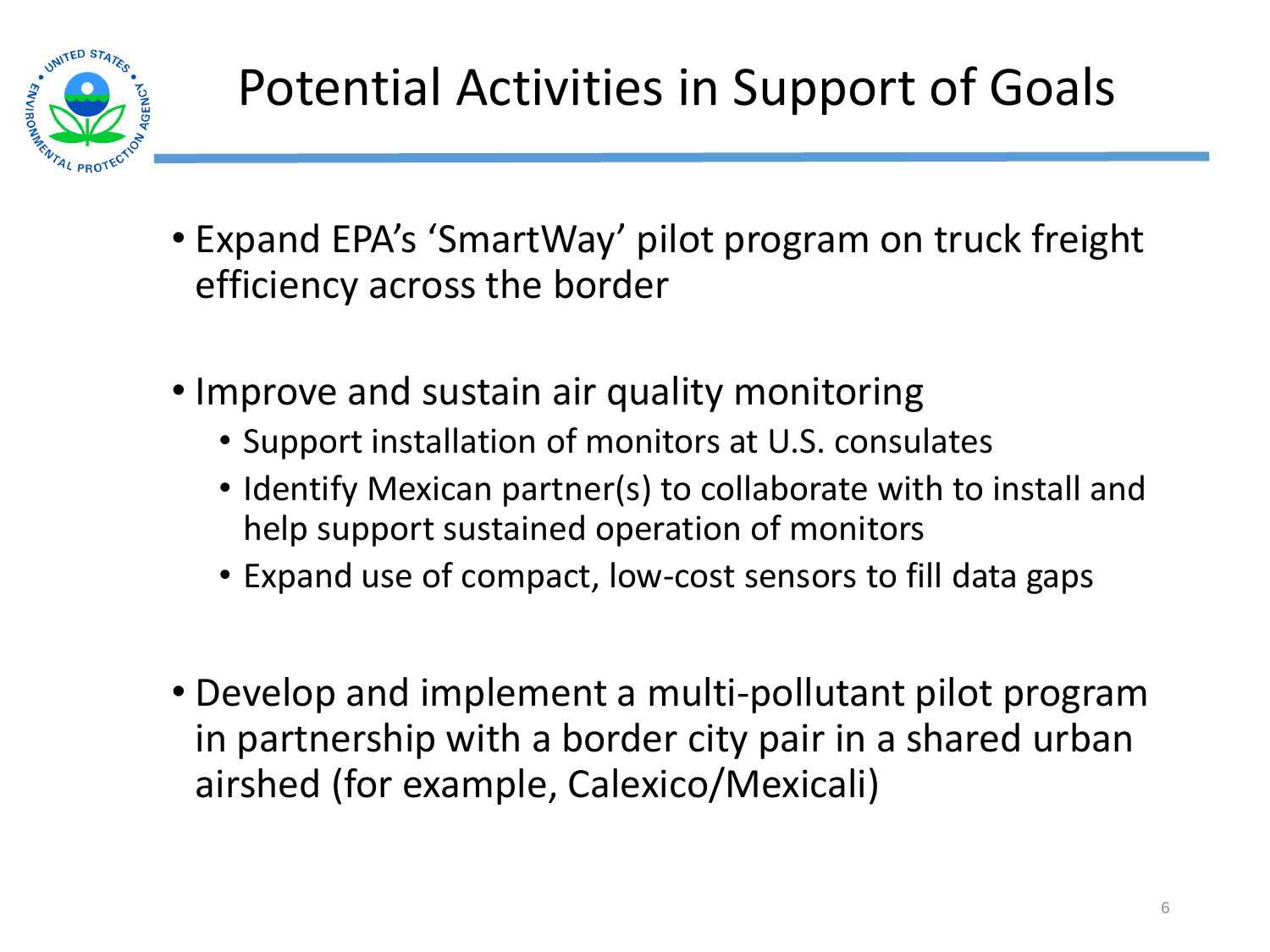

- Continue learning from stakeholders about regional and local issues and priorities
- Explore stakeholder interest in the possibility of a pilot program on multi-pollutant air quality management
- Reconvene with SEMARNAT counterparts to refine preliminary priorities in advance of stakeholder consultations for Border 2020 successor program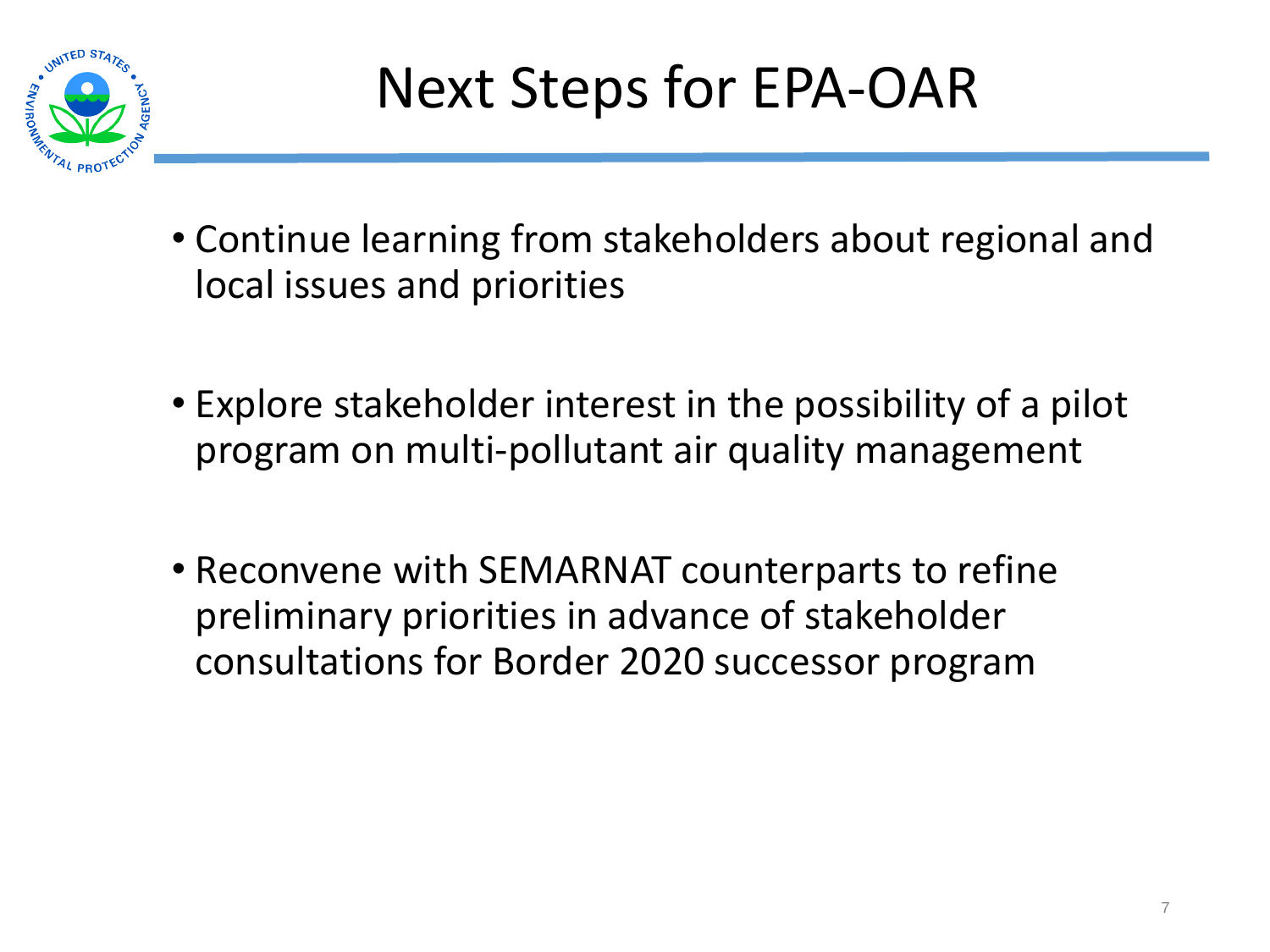

## **Multi-Pollutant Air Quality Management**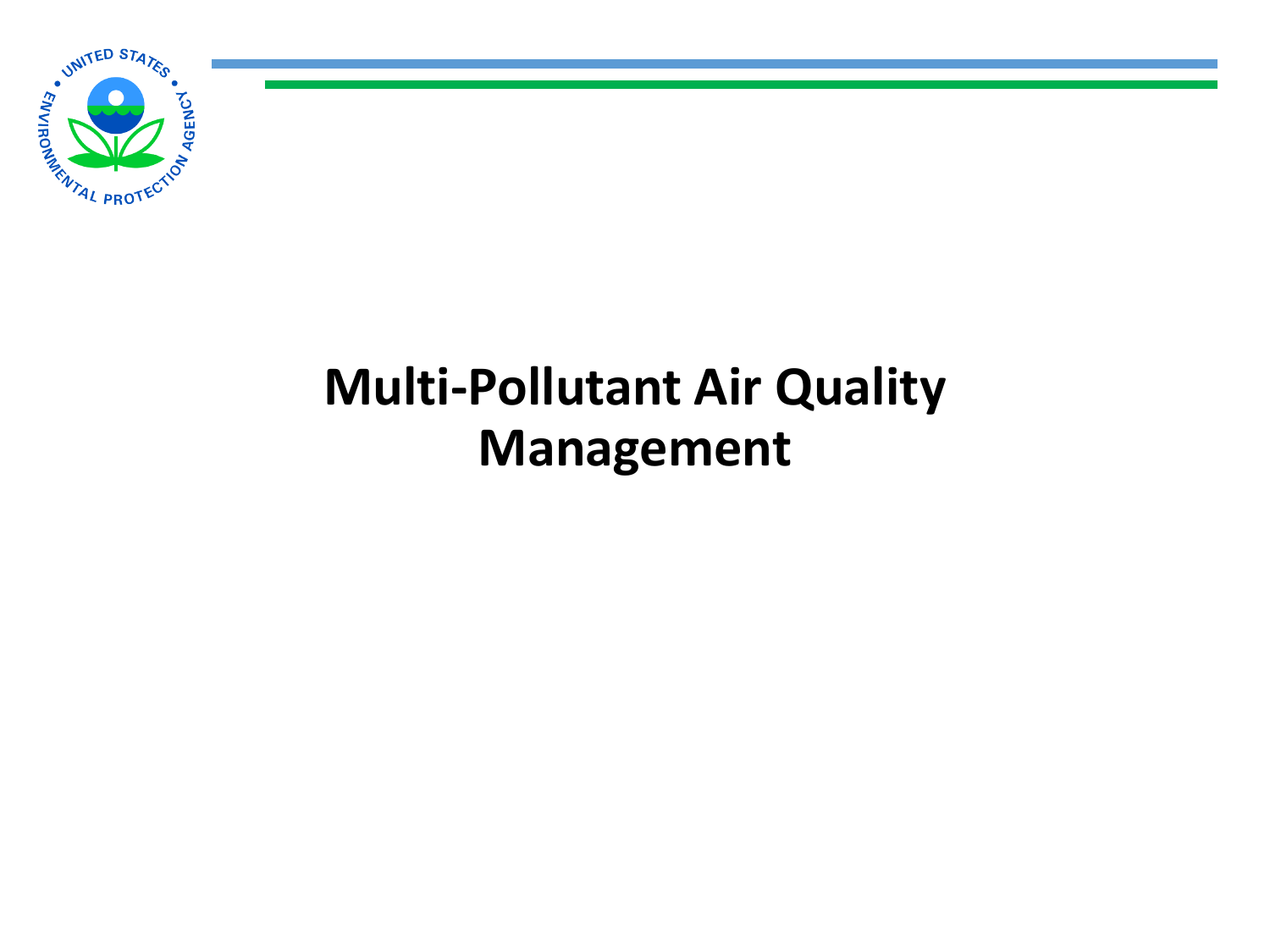

## **Overview**



- •Background
	- •NAAQS
	- •Multi-Pollutant
- •Previous Partnerships
	- South Carolina
	- •Detroit
- •Current Partnership
	- Louisville
- •Potential Border Project
- •Next Steps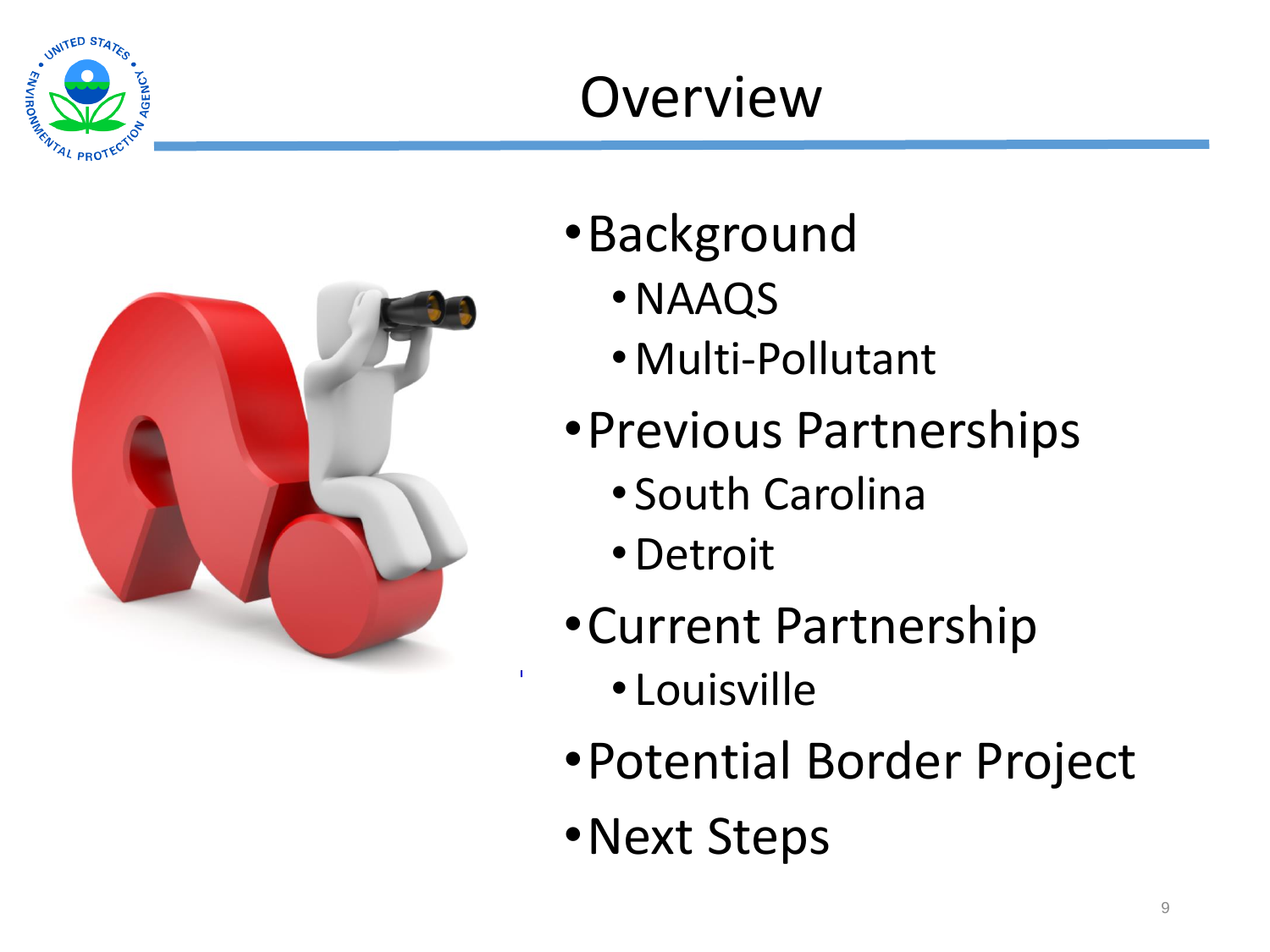

## Background - NAAQS

- The Clean Air Act requires EPA to set National Ambient Air Quality Standards (NAAQS) for 6 common air pollutants (criteria air pollutants) that are found all over the US, can harm your health and the environment and cause property damage.
	- Ground Level Ozone  $(O_3)$
	- Particulate Matter (PM)
	- Carbon Monoxide (CO)
	- Lead (Pb)
	- Sulfur Dioxide  $(SO_2)$
	- Nitrogen Dioxide (NO<sub>2</sub>)
- NAAQS are intended to identify the air quality levels at which public health and welfare will be protected

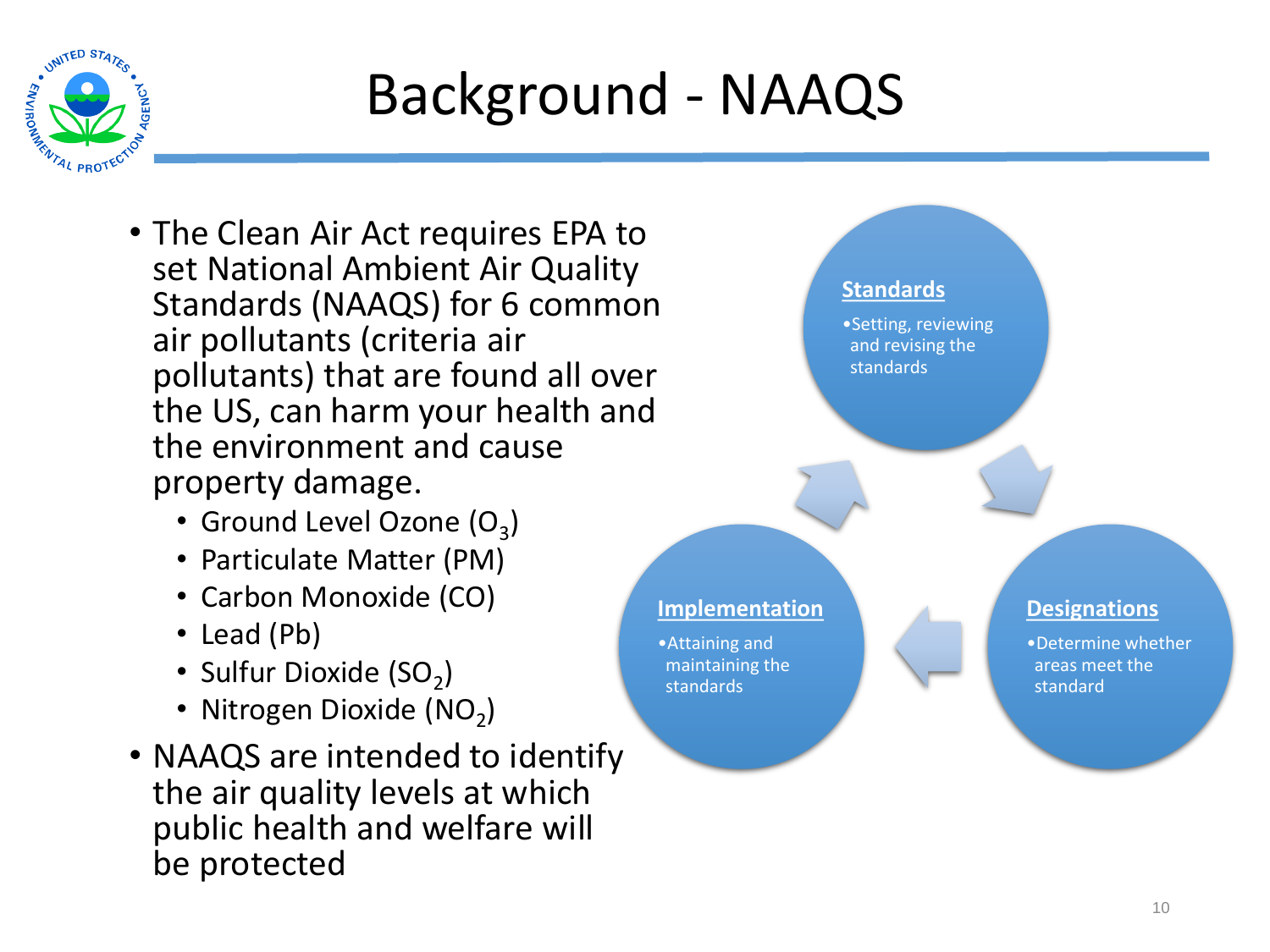

# Background – Multi-Pollutant

- EPA's Office of Air Quality Planning and Standards (OAQPS) is responsible for a broad set of air quality management activities:
	- Setting standards
	- Evaluating air quality
	- Evaluating cost-effective control strategies
- OAQPS generally approaches air quality management (AQM) one NAAQS pollutant at a time based largely on the 1990 Clean Air Act Amendments
- 2004 National Research Council (NRC) report<sup>\*</sup> recommended EPA transition from a "pollutant-by-pollutant" approach to a "multi-pollutant, risk-based approach" to managing air quality
- OAQPS is supportive of a comprehensive, multi-pollutant (MP) treatment of our nation's air quality problems

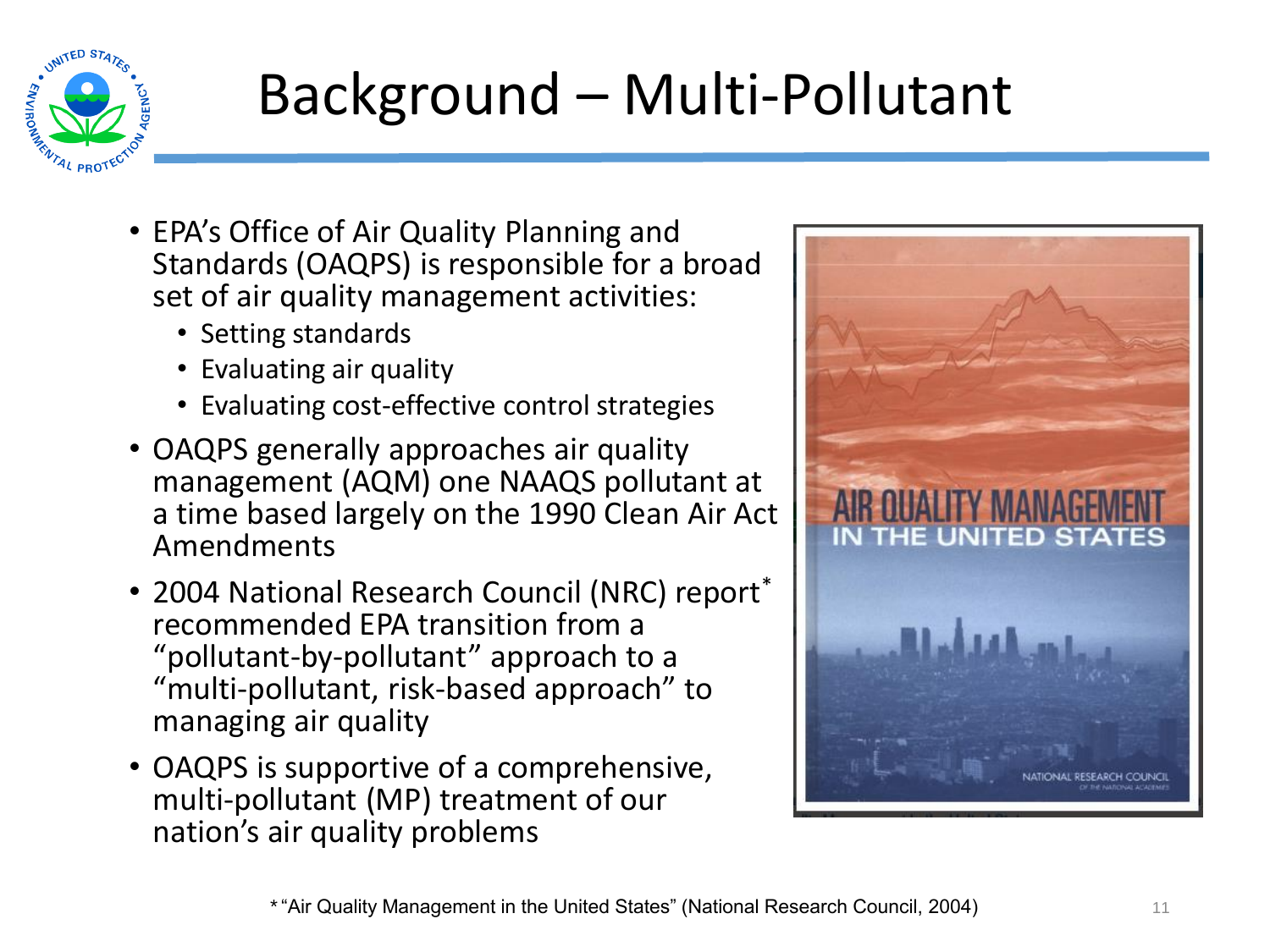

#### Background – Multi-Pollutant Assessment Process\*

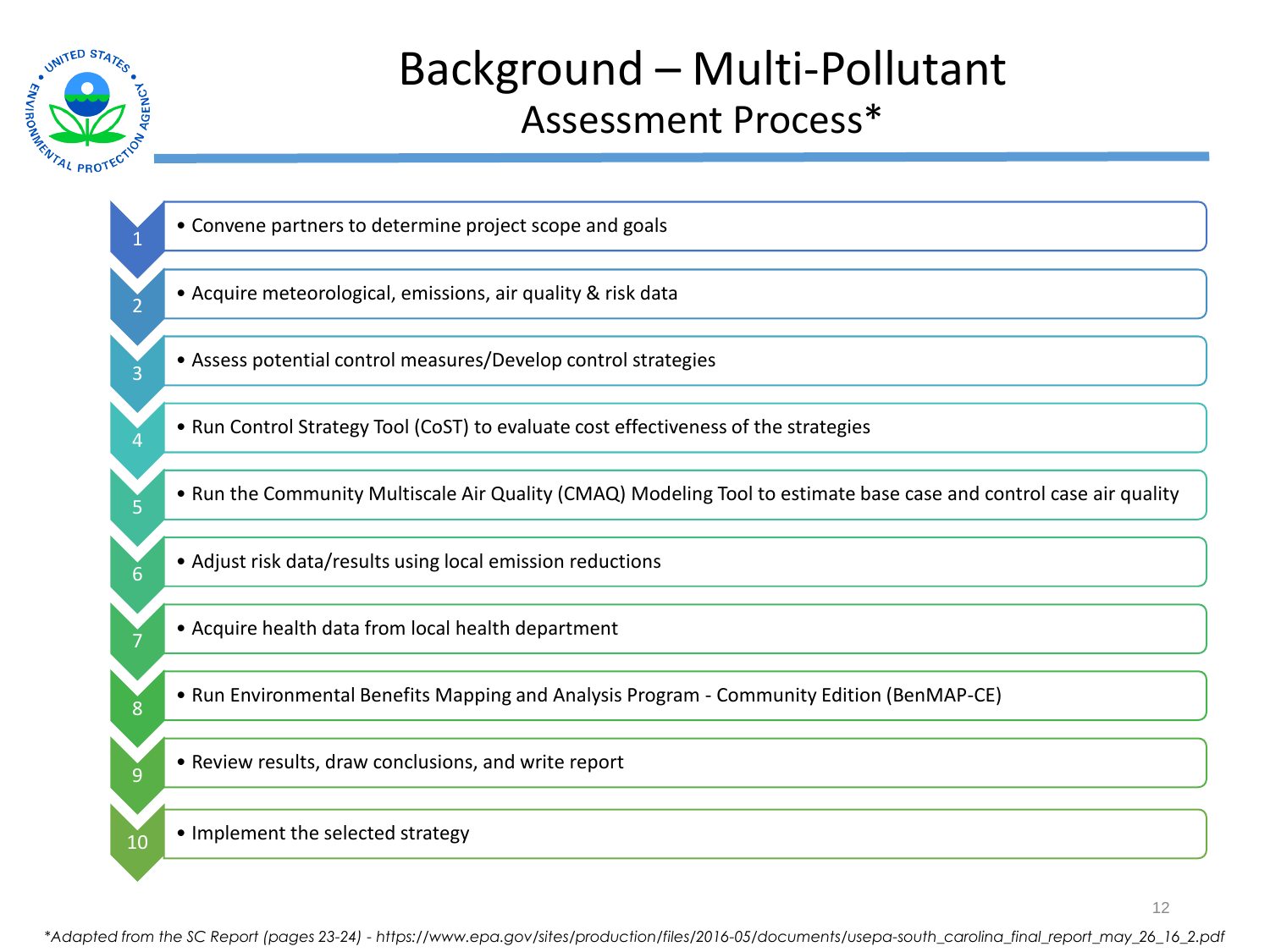#### Detroit Case Study (2008)

- **Partners**: EPA, Michigan Department of Environmental Quality (MDEQ), the Southeast Michigan Council of Governments (SEMCOG) & the Lake Michigan Air Directors Consortium (LADCO)
- **Goals**: Assess and compare two contrasting air quality control strategies
	- "Status Quo" approach controls selected separately to address  $O_3$  & PM nonattainment
	- "Multi-pollutant, risk-based" approach aimed at further reducing population risk from exposure to O<sub>3</sub>, PM and select air toxics while still addressing ozone and PM nonattainment
- **Results** showed the multi-pollutant approach:
	- Achieved the same or greater reductions of PM and  $O_3$
	- Improved air quality regionally and across the Detroit urban core for multiple pollutants
	- Produced  $\sim$ 2x greater monetized benefits for PM and O<sub>3</sub>
	- Reduced non-cancer risk
	- Resulted in greater net benefits & was more cost effective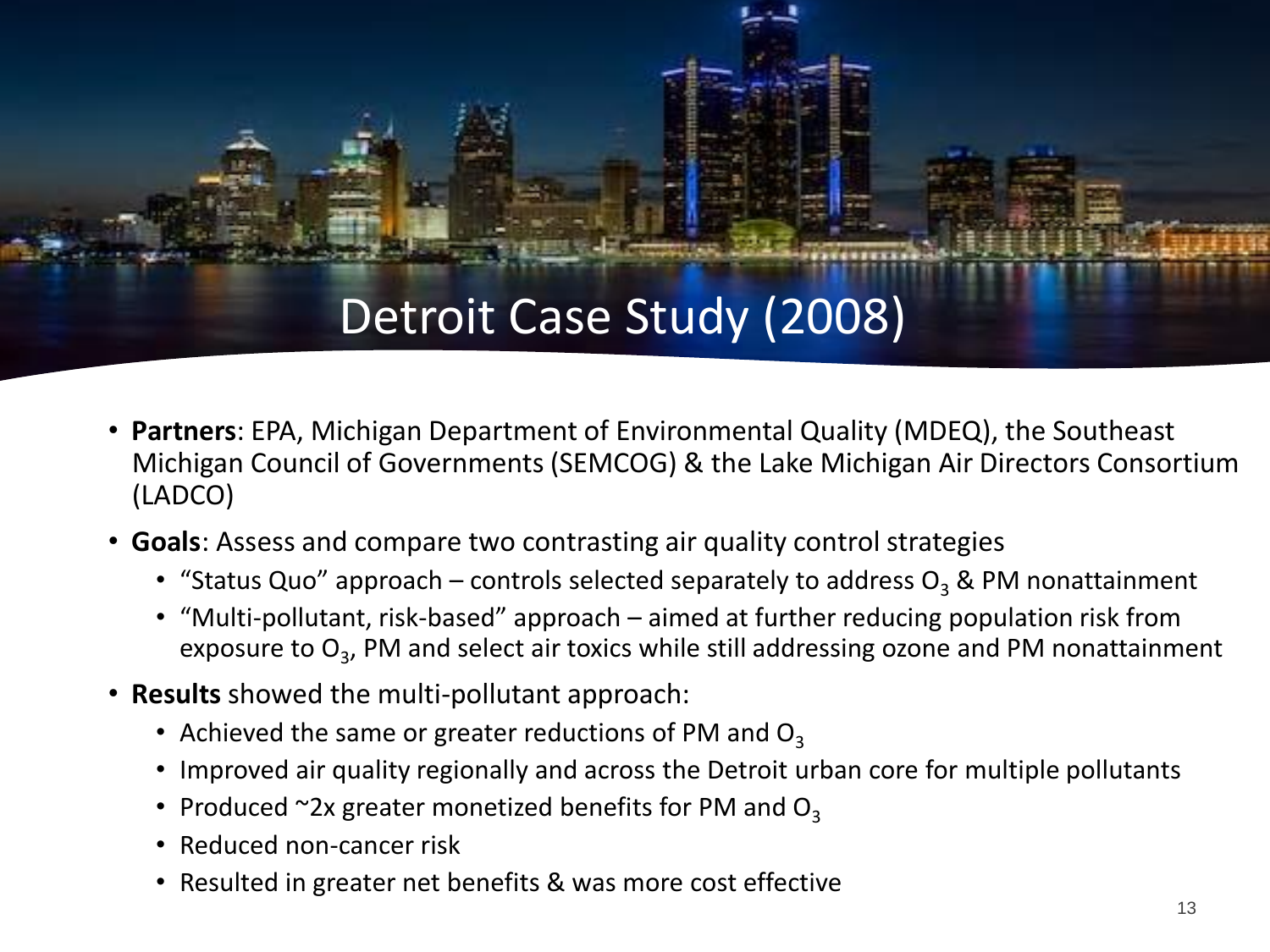

- **Partners**: EPA, South Carolina (SC) Department of Health and Environmental Control & local community and business leaders in 10 upstate South Carolina counties
- **Goals**:
	- Develop and analyze a multi-pollutant, risk-based AQM strategy
	- To maximize both health benefits and air quality improvements, identify and evaluate a local control strategy targeting emissions of  $O_3$ , PM & their precursors while also reducing air toxics of concern for communities
- **Results** demonstrated improving air quality in areas already attaining the NAAQS can yield significant health benefits



South Carolina Department of Health and Environmental Control



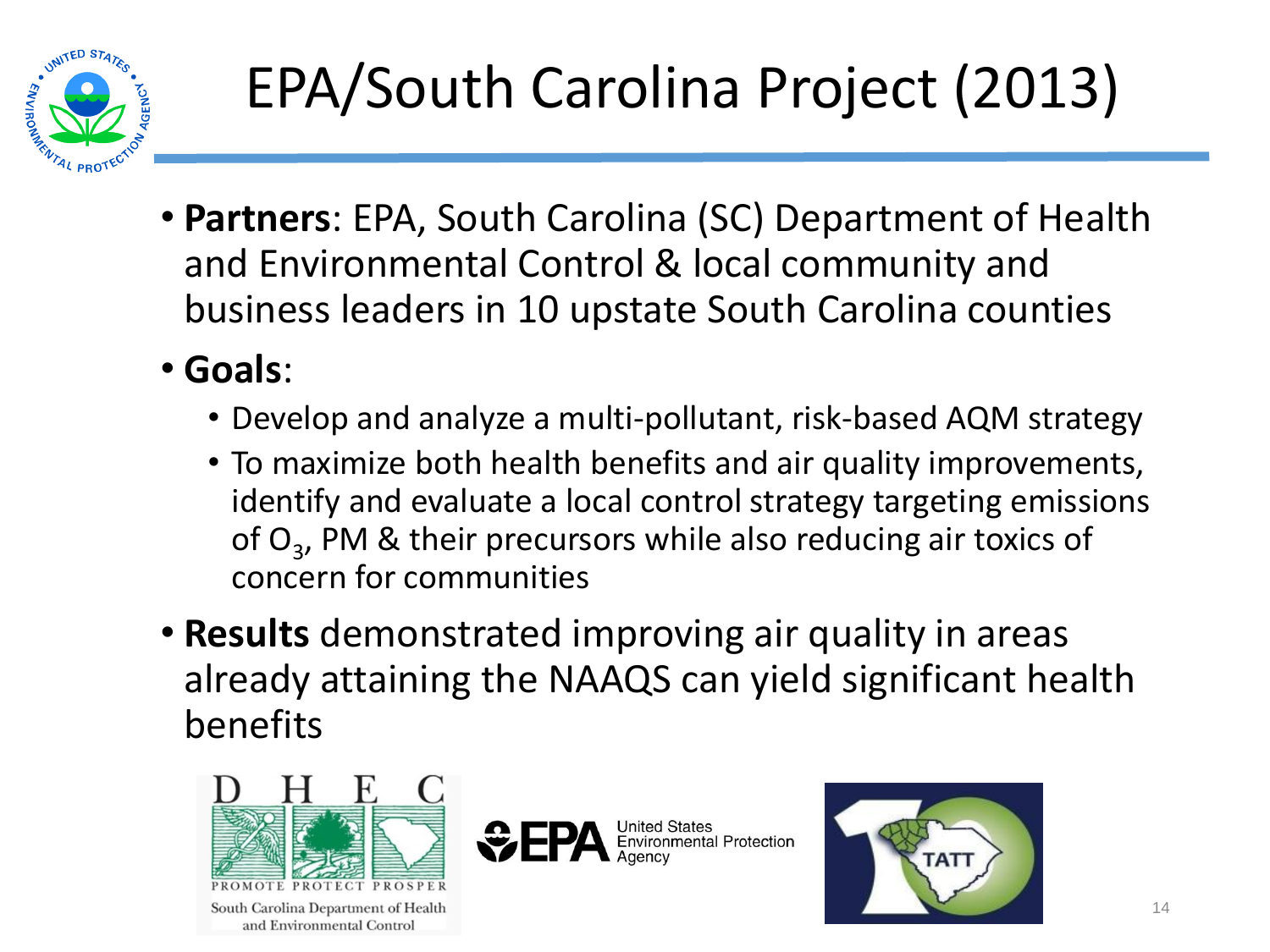

## Louisville Project (2019/2020)

• **Partners**: EPA, Louisville Metro Air Pollution Control District (LMAPCD) & Louisville Metro Department of Public Health and Wellness (LMPHW)



#### • **Goals**:

- Identify local- and state-level emission reduction measures that address multiple pollutants, with a focus on attainment of the 2015  $O_3$  NAAQS
- Build a plan to achieve and maintain compliance of all NAAQS
- Demonstrate that the selected strategies can reduce health risk from exposure to O<sub>3</sub>, PM and selected air toxics
- Integrate existing health risk-based pollution control programs into a multipollutant air quality management plan
- Build institutional capacity among LMAPCD and LMPHW to perform air quality modeling and health benefit analysis projects
- **Results** *pending*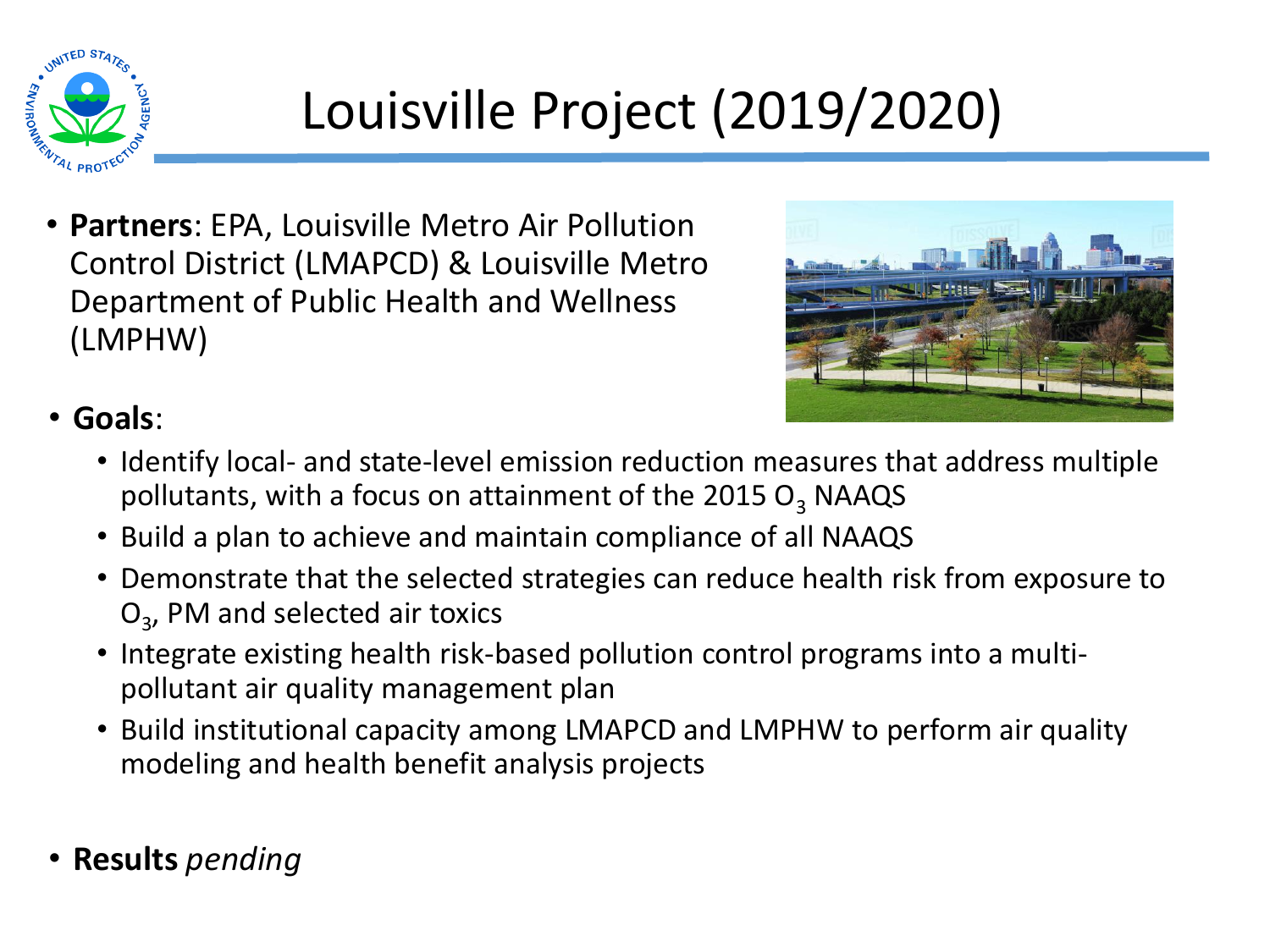

# Potential MP Border Project

- Conduct a multi-pollutant analysis project for a border city pair
	- San Diego / Tijuana
	- Imperial / Mexicali
	- El Paso / Ciudad Juarez
- Selection criteria may include:
	- Availability of information
	- Level of engagement by local officials
	- Severity of the multi-pollutant air quality problem
	- Opportunities for success in improving air quality
	- Current status of air quality assessment and management
- Project Goal demonstrate that a multi-disciplinary team from different organizations can manage air quality in a border city pair by implementing a risk-based approach to reducing public health risk from multiple pollutants.

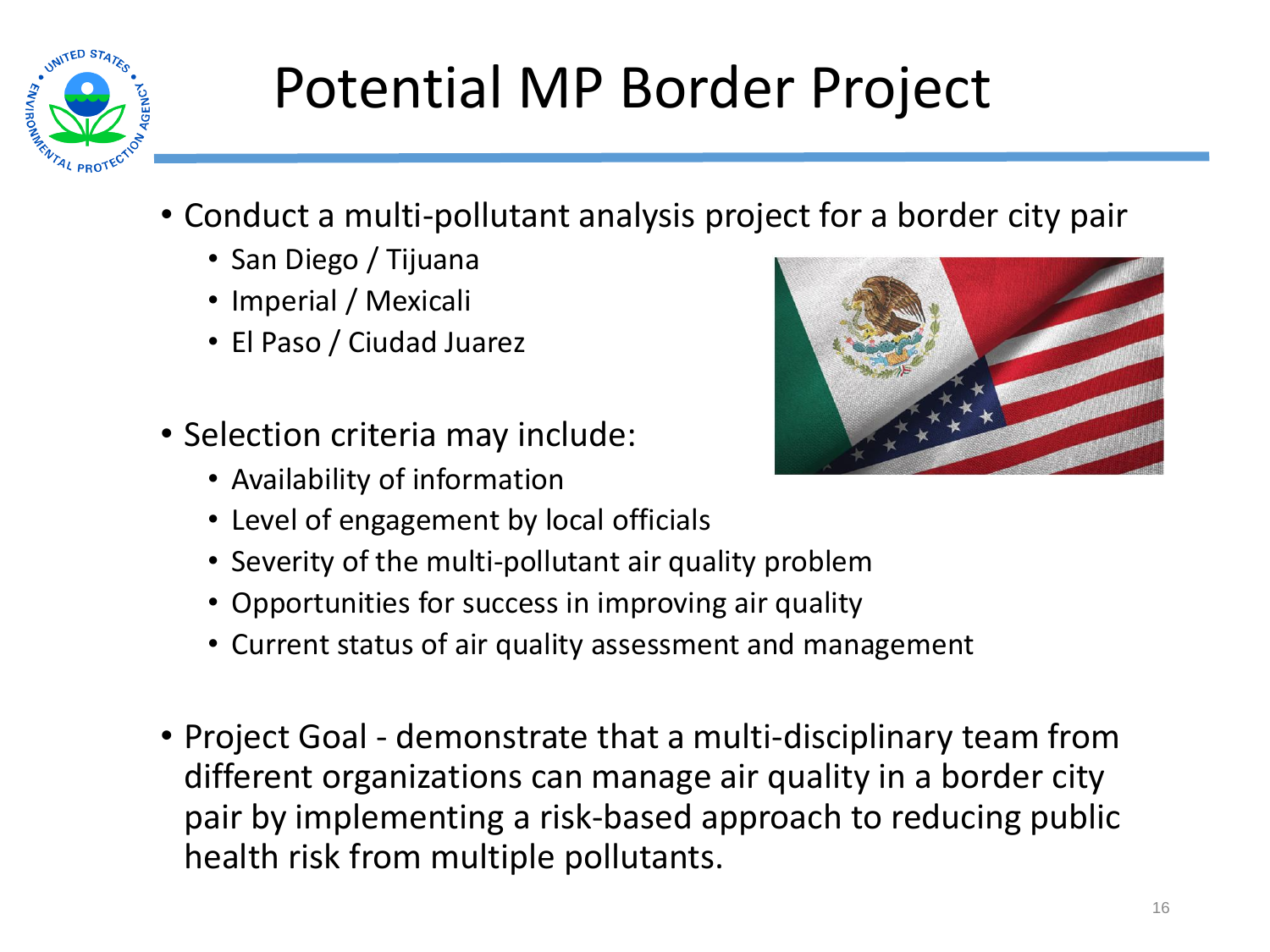

## Potential Border Project Next Steps

- Determine feasibility of multipollutant project along a border city pair
	- Engage with regional, state, local & municipal stakeholders regarding
		- Level of interest
		- Current state of air quality
		- Availability of information
	- Tour monitoring sites
	- View Port(s) of Entry